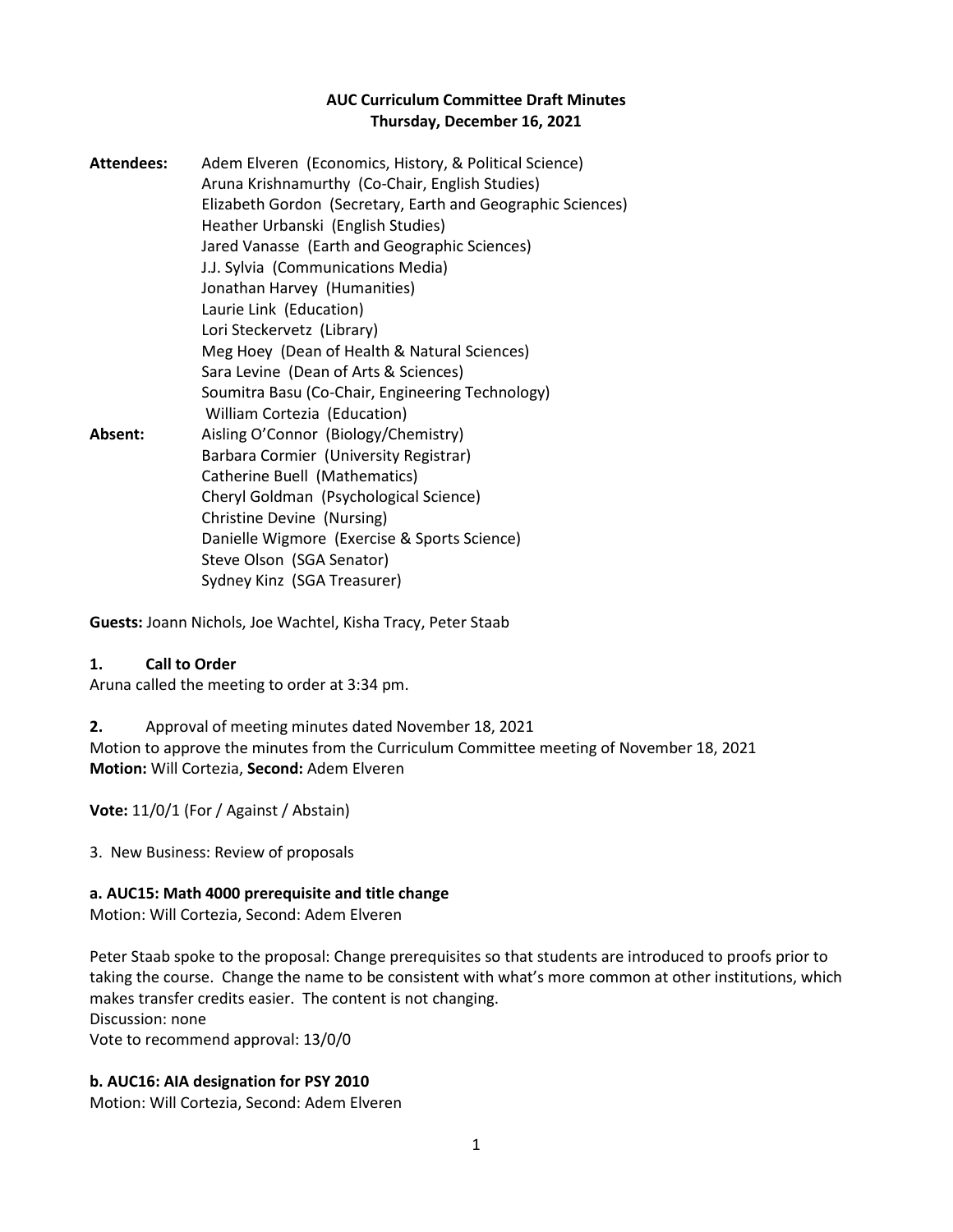Joanne Nichols spoke to the proposal: PSY 2010 is required for licensure (early childhood); Candidates have been taking it but it doesn't show in Degreeworks as required gen ed.

Discussion: Clarification that this course already has the AIA designation in the new gen ed (approved last year because it's at least 2000 level and has prerequisites). This proposal is to have it required as a gen ed as part of the early childhood education curriculum. It was noted that proposals to request required gen ed courses are not common; Kisha stated that this will be required of programs going forward.

Vote to recommend approval: 13/0/0

#### **c. AUC17: Create EDUC 3XXX Teaching the Whole Child**

Motion: Will Cortezia, Second: Adem Elveren

Joann Nichols spoke to the proposal: This is a 1cr course that would be an elective, focused on providing teacher candidates important skills for their teaching. It has been taught as a topics course.

Discussion: Question about which program this applies to – Joann responded that it's open to anyone but mostly for Early Childhood, Elementary, Moderate SPED, and Severe SPED. It's especially helpful for transfer students who sometimes need a 1cr course to be considered full time. Question about whether or not the Registrar will need to code it for certain programs. Kisha will follow up with the Registrar and return to this at AUC.

Vote to recommend approval: 13/0/0

### **d. AUC18: Create EDUC 2XXX Course Managing the Classroom to Maximize Learning**

Motion: Will Cortezia, Second: Adem Elveren

Joanne Nichols spoke to the proposal: This is another 1cr course to add as an elective, this one is taught online, has been taught as a topics course.

Discussion: Question about the difference in level between this and the previous proposal (2000 vs 3000). Joann explained that the previous course is more theoretical, provides a holistic perspective on behavior management, students would be taking that course in their junior year, they have taken their methods course; this course covers more nuts and bolts, students take it as they're doing their full day field experiences, observing teacher in classroom, they reflect on how they would do that themselves.

Clarifying question on where it fits into the curriculum - Joann confirmed that it is an elective, not required, could be taken by anyone but intended for education majors.

Question regarding enrollments - Joann replied that it has 8 students enrolled for the upcoming spring.

Vote to recommend approval: 13/0/0

#### **e. AUC19: Introducing Tracks in Computer Information Systems Program**

Motion to table the proposal Motion: Will Cortezia, Second: Adem Elveren

Soumi explained that, because Mahadev is on sabbatical, he should not present the proposal.

Vote to table: 13/0/0